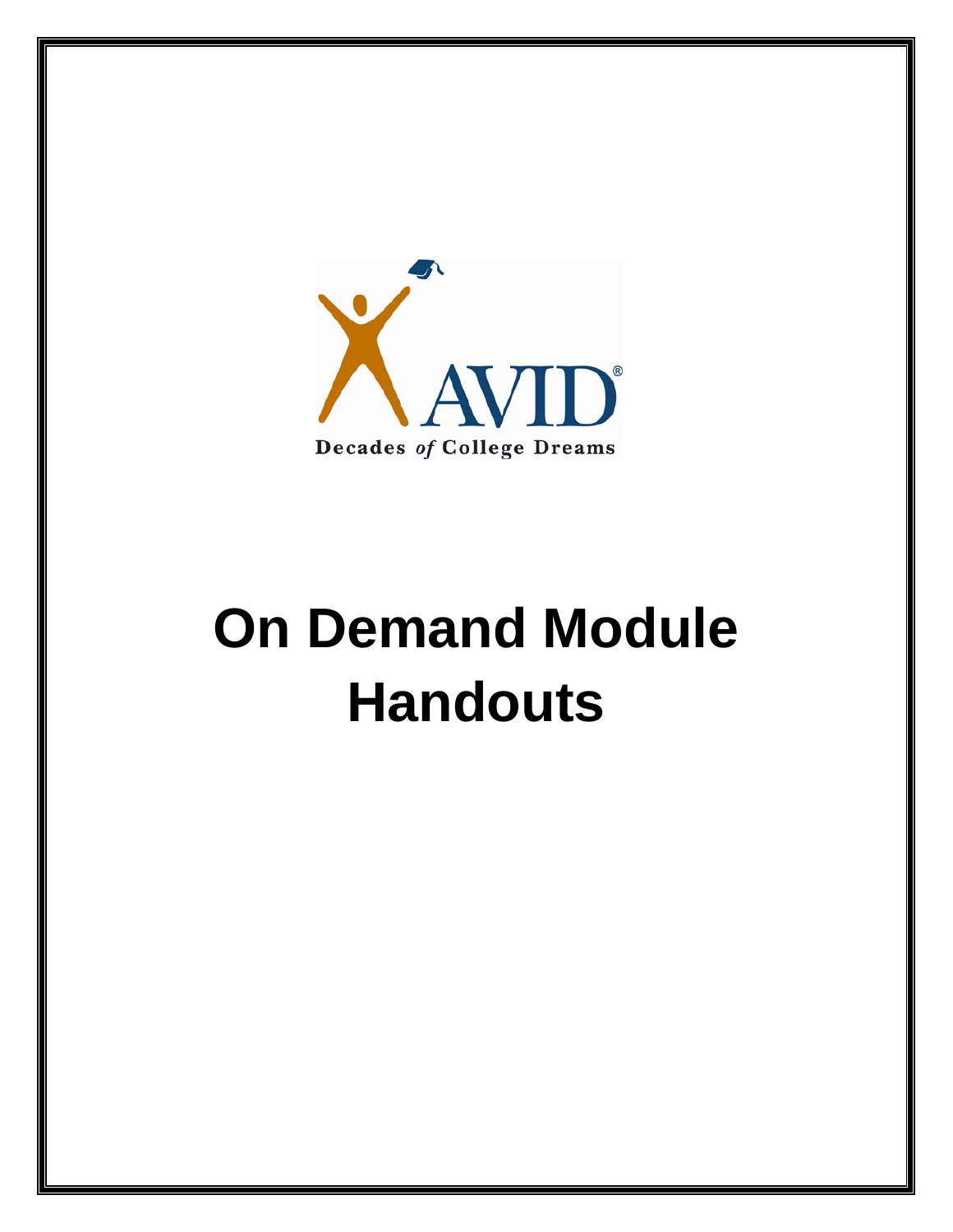## **Socratic Seminar Sample Class Arrangements**